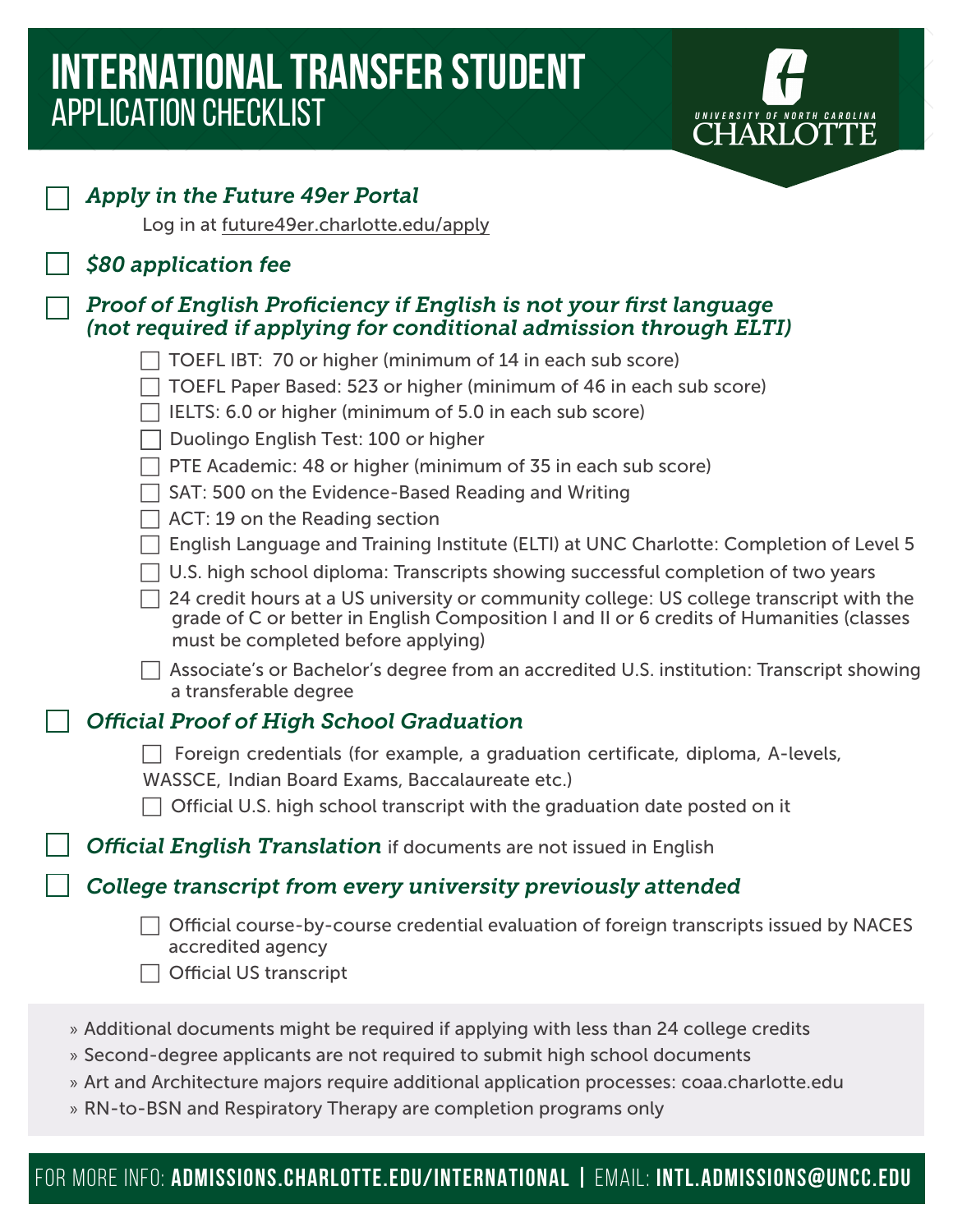

## **Application deadlines for transfer students**

| <b>TERM</b>         | <b>APPLICATION &amp; FEE</b><br><b>PAYMENT DEADLINE*</b> | <b>TRANSCRIPTS &amp;</b><br><b>DOCUMENTS DEADLINE</b> | <b>TERM BEGINS</b> |
|---------------------|----------------------------------------------------------|-------------------------------------------------------|--------------------|
| Fall                | July 1                                                   | July 15                                               | August             |
| Spring              | November 15                                              | December 1                                            | January            |
| Summer<br>1st Half* | May 1                                                    | May 1                                                 | May                |
| Summer<br>2nd Half* | May 15                                                   | May 15                                                | July               |

\* Please note that UNC Charlotte doesn't issue I-20 forms for summer terms. Students on F-1 international student visas can apply only for fall or spring.

Students who live abroad should apply to the university well before the deadline to ensure arrival to the campus prior to the beginning of the term.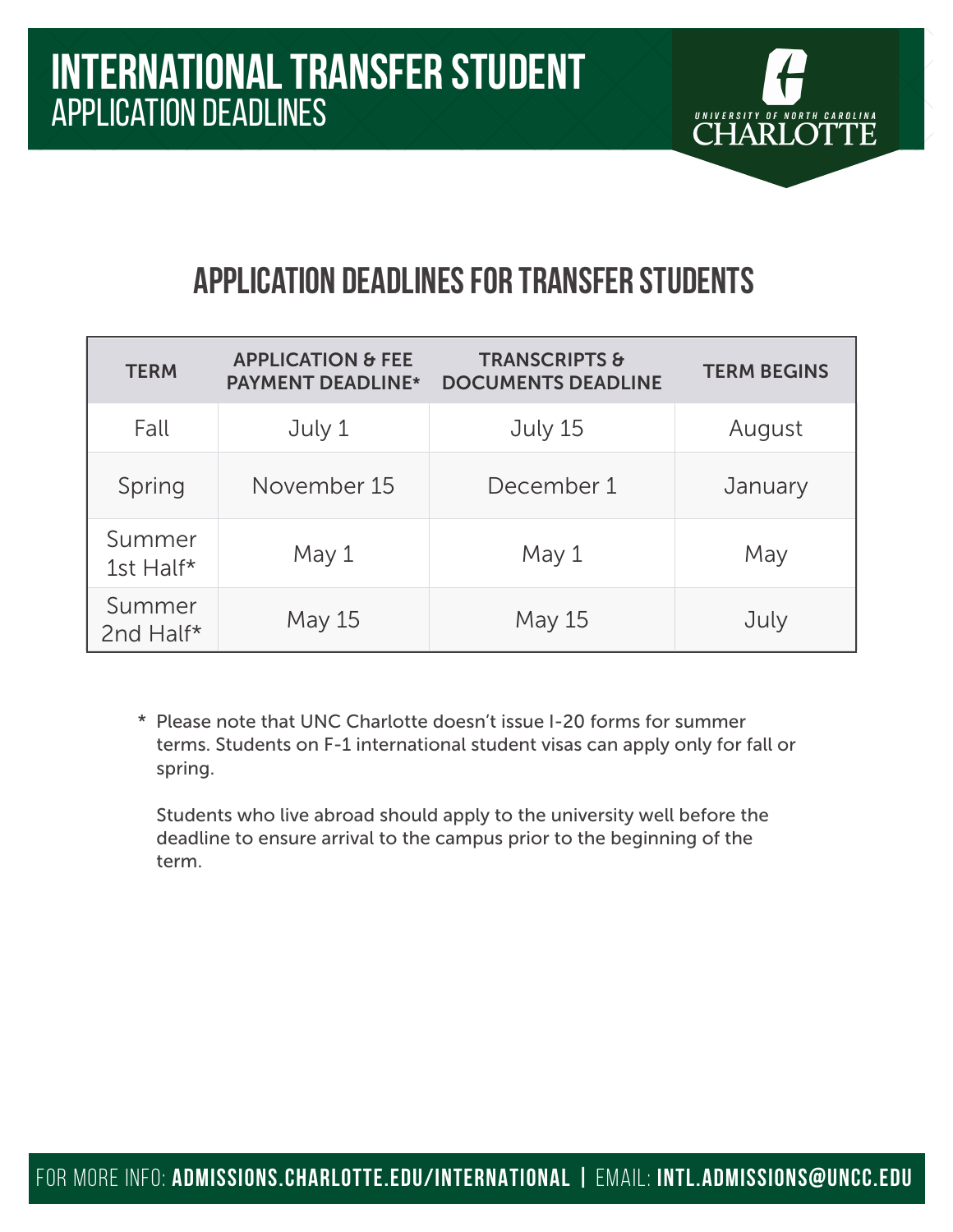# **international transfer STUDENT**  submitting documents



- » Scores for English Proficiency are valid only for 2 years.
- » They must be sent electronically directly from test centers to UNC Charlotte.

Use the following information when making an order on their website.

» SAT School Code: 5105

- » ACT School Code: 3163
- » PTE Academic: select UNC Charlotte » TOEFL School Code: 5105
- » IELTS: select UNC Charlotte Undergraduate Admissions
- » Duolingo (DET): select University of North Carolina Charlotte

### **Foreign High School Documents**

- » Submit high school credential evaluation through any NACES accredited agency: naces. org/members. We recommend using IEE, Educational Perspectives, SpanTran, or ECE.
- » Request your school/Ministry of Education/examination agency or another approved document issuing authority to mail documents directly to our office.
- » If a school uses electronic delivery systems (for example, National Student Clearinghouse or Parchment) request your documents to be sent to admissions@uncc.edu.
- » Drop off your official documents at Gage Undergraduate Admissions Center at UNC Charlotte. If only one original document was issued, request it to be returned at the time of submission.

### **Foreign university transcripts**

» Foreign university documents are not processed by the Admissions Office. Request a course-by-course credential evaluation to be submitted by any NACES accredited agency: naces.org/members. We recommend using IEE, Educational Perspectives, SpanTran, or ECE.

### **U.S. High School Transcript & u.s. college transcripts**

- » Request for your school to mail transcripts directly to UNC Charlotte.
- » Drop off a transcript in a closed sealed envelope at Gage Undergraduate Admissions Center at UNC Charlotte.
- » Use your school's electronic delivery systems (for example, National Student ClearingHouse or Parchment) to submit an official electronic transcript to admissions@ uncc.edu.



UNIVERSITY OF NORTH CAROLINA

### *Mailing Address*

UNC Charlotte Undergraduate Admissions 9201 University City Blvd. Charlotte, NC 28223 USA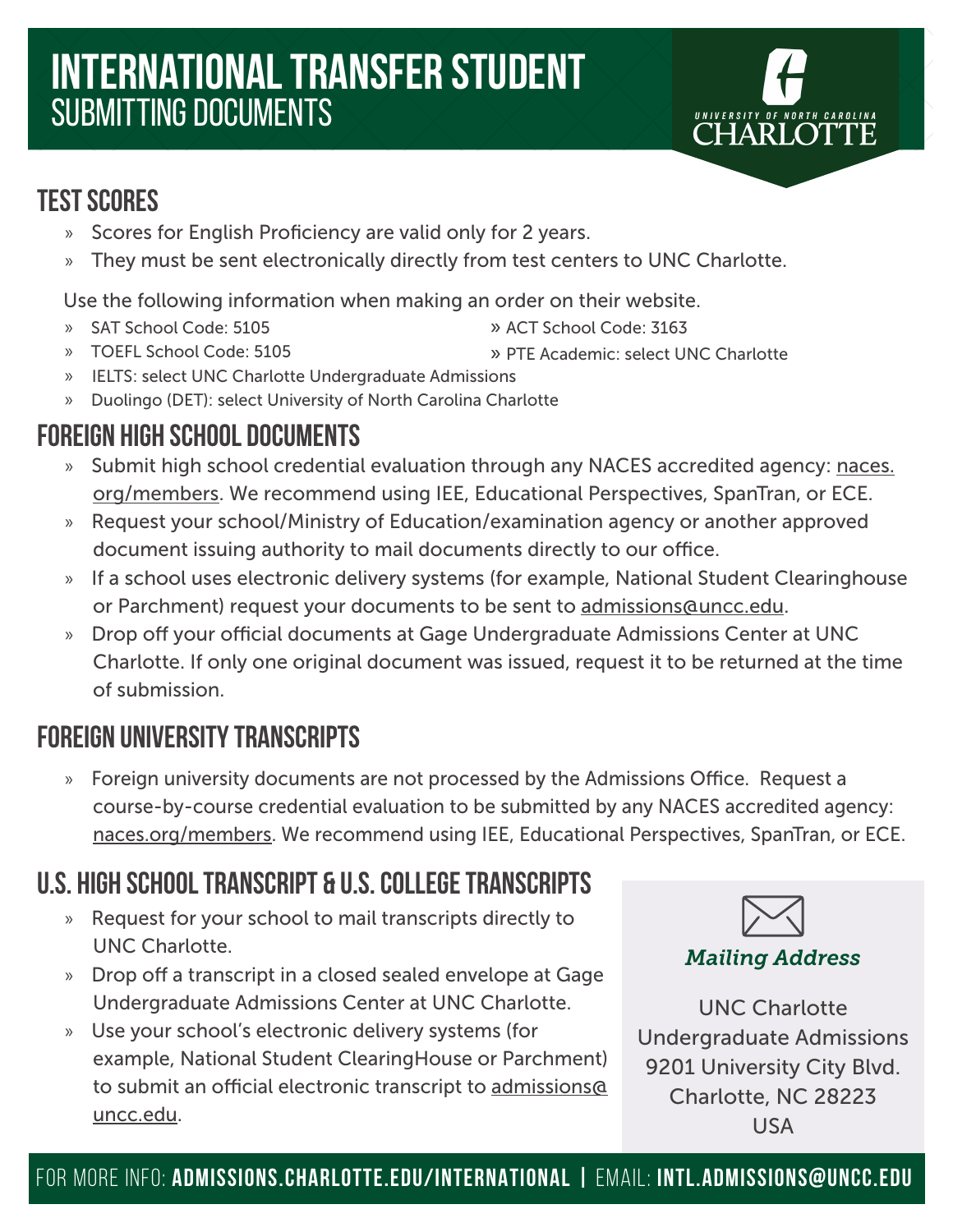

### **average cost of attendance**  *Based on 2021-2022 academic year (2 semesters)*

| <b>Mandatory Tuition and Fees</b><br>(out-of-state tuition)                                                           | \$22,500       |
|-----------------------------------------------------------------------------------------------------------------------|----------------|
| Room and Board (average cost<br>for on-campus and off-campus<br>housing and meals)                                    | \$10,500       |
| <b>Health Insurance</b>                                                                                               | \$3,000        |
| <b>Estimated Indirect Costs</b><br>(including books/supplies,<br>personal expenses, and other<br>miscellaneous items) | \$6,600        |
| <b>Total</b>                                                                                                          | <b>S42,600</b> |

*U.S. citizens and permanent residents* are welcome to apply for University scholarships and financial aid. Students on a visa are encouraged to look for external scholarships and sponsorships. UNC Charlotte will accept all outside funding secured by the student. For more information, please visit scholarships.charlotte.edu.

*If you live in North Carolina and you are a US citizen*, permanent resident, refugee or a student on a visa other than F-1, you might be eligible for an instate tuition. You can verify your eligibility through North Carolina Residency Determination Service at ncresidency.org.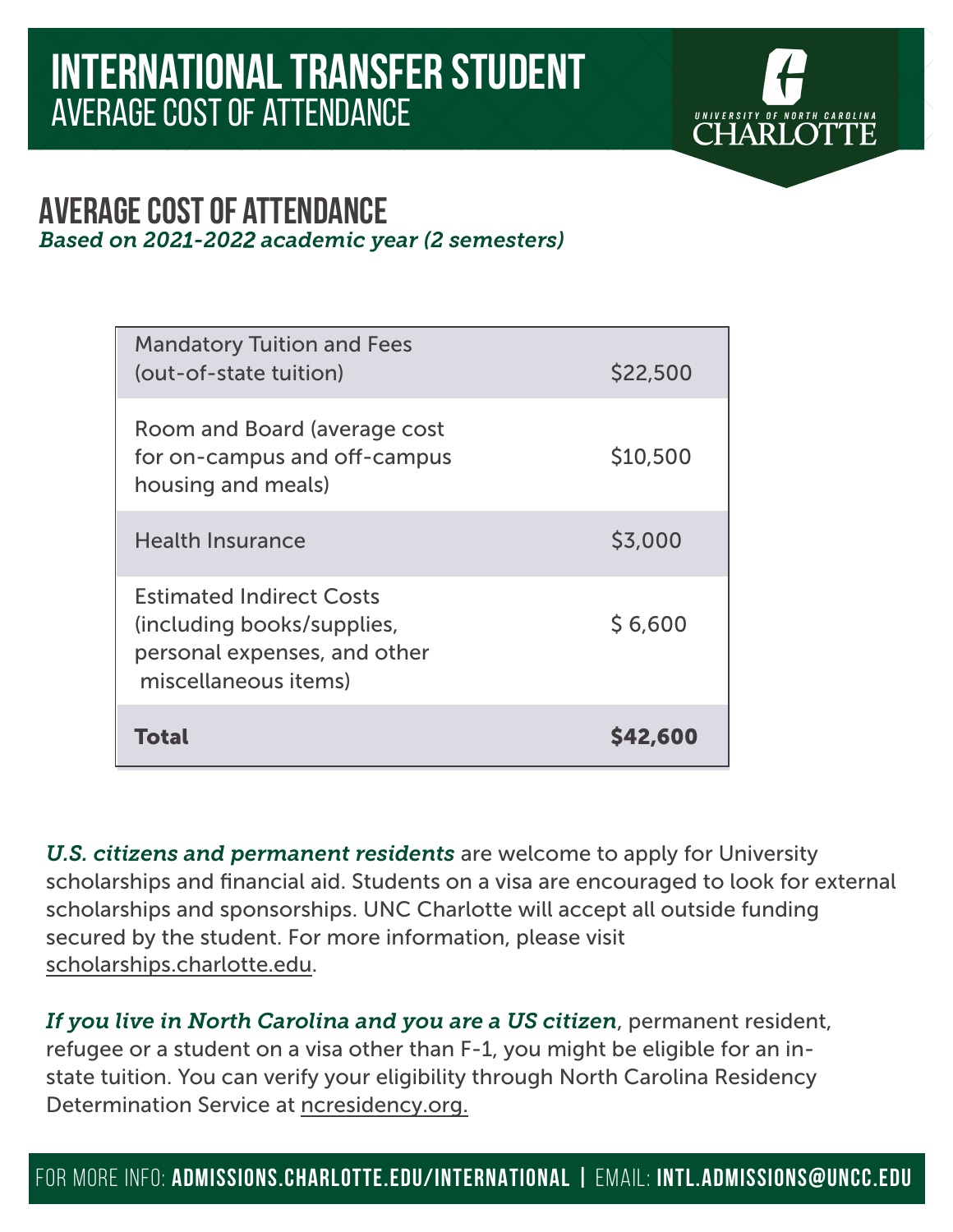

# **RECEIVED AN ACCEPTANCE LETTER?**

These are your next steps.

- **1.** *Log in to your Future 49er Portal at future49er.charlotte.edu/apply*
	- » Review your acceptance letter
	- » Confirm you are coming to UNC Charlotte by submitting your Intent to Enroll
	- » Review your Transfer Credit Report
- **2.** *Activate your NinerNet (student) account: ninernet.charlotte.edu*
	- » Go to ninernet.uncc.edu, click on the "Activate Account" button, and follow the instructions. Your NinerNet username can be found at the top right corner of your admission acceptance letter.
- **3.** *Receive your I-20 if you plan to study on an F-1 International Student Visa: isso.charlotte.edu/futurestudents*
	- » The International Student and Scholars' Office (ISSO) will email your Financial Certification Form (FCF) within 2 weeks of your acceptance. To receive an I-20 please submit this form along with your financial records (scholarship letter, sponsorship letter, bank statement, etc.) demonstrating your capacity to pay the total cost of attendance. If you are transferring from another U.S. institution, you will be asked to complete the SEVIS transfer form as well.
- **4.** *Apply for Housing and pay your housing deposit if you plan to live on campus: housing.charlotte.edu*
- **5.** *Plan your trip: isso.charlotte.edu/future-students/resources*
	- » Apply for the student visa if needed. If traveling from abroad, try to fly into Charlotte Douglas International Airport (CLT), which is about 20-minute drive from UNC Charlotte's campus. If you are an F-1 visa student, you can enter the U.S. up to 30 days before the program start date (the date listed on your I-20) and no later than the program start date.
- **6.** *Submit your final official transcripts, graduation certificates, and test scores to the Undergraduate Admissions Office if you have not submitted them previously*
- **7.** *Register for the Student Orientation, Advising, and Registration Program (SOAR): nsfs.charlotte.edu/ students*
	- » All new incoming students are required to attend SOAR prior to the beginning of their classes. During this program, you will learn about University resources, take a tour of campus, meet with your academic advisor, and register for classes. There is a fee to attend SOAR. Refer to the website for more information.
- **8.** *Attend International Student Orientation for students on an F-1 visa: isso.charlote.edu/future-students/orientation*
	- » This is a free event hosted by the International Student and Scholar's Office (ISSO). No registration is needed. If you are a student on an F-1 visa, you are required to attend.
- **9.** *Math Placement: math.charlotte.edu/undergraduate-program-information/math-placement*
	- » Prior to registering for Math courses students are required to take the Math Placement Exam. You are encouraged to complete it prior to SOAR (UNC Charlotte orientation).
	- » Students who submitted SAT or ACT or have transferable credits for the college Math class, do not need to take the Math Placement Exam. We recommend preparing for your Math classes and the Math Placement Exam.
- **10.** *Provide your immunization records and show proof of health insurance or enroll in the Universitysponsored health insurance plan: studenthealth.charlotte.edu*
- **11.** *Plan your finances and bill payments: ninercentral.charlotte.edu*
	- » After you register for classes you will be required to pay your bill prior to each semester of your studies.
	- » You will see the bill in your NinerNET account. There is also an option to enroll in the UNC Charlotte payment plan and divide charges into smaller payments. Check your University email regularly and keep track of the deadlines.